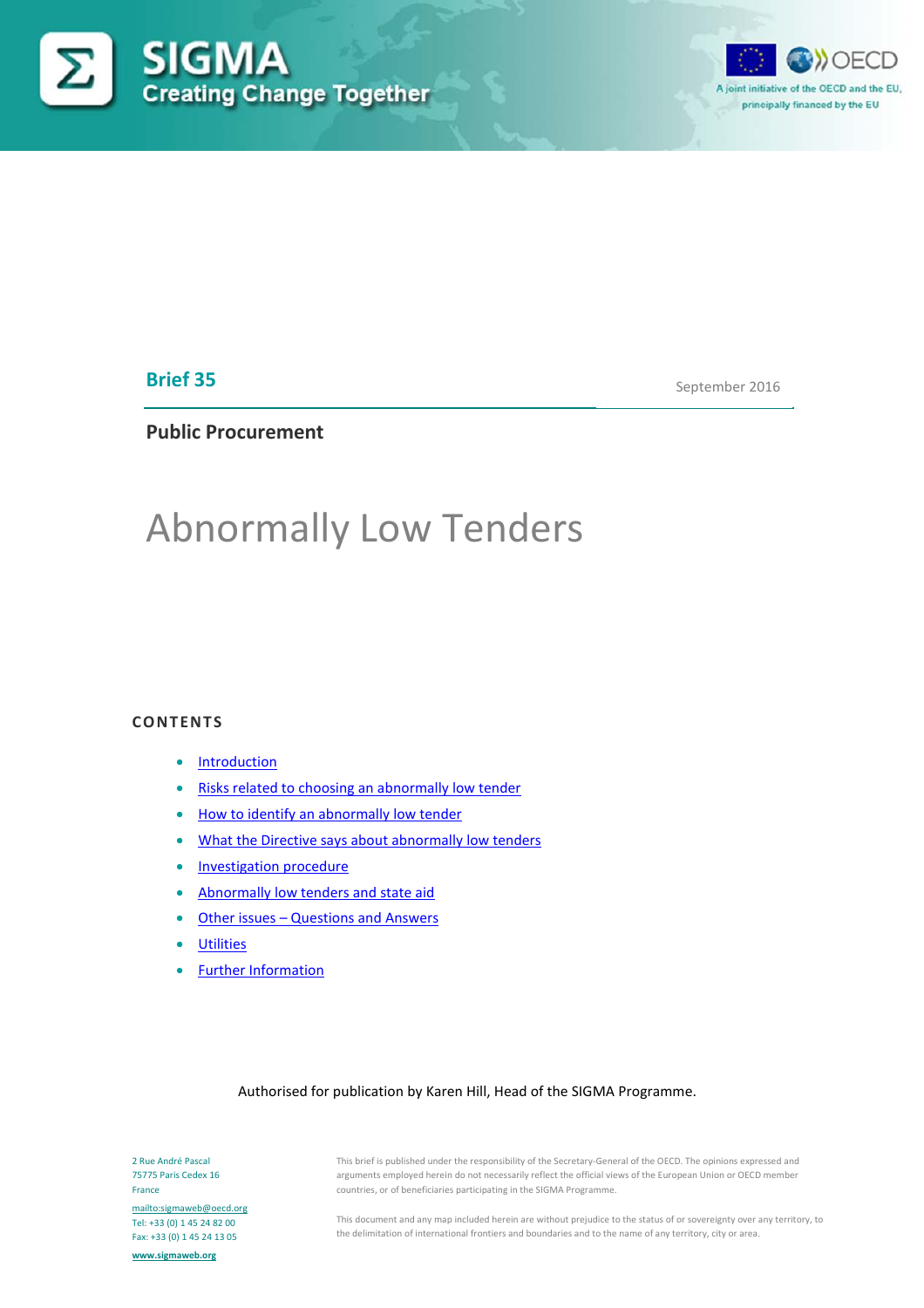## **Introduction**

The activities of public institutions and the decisions made by them should be governed by the pursuit of objectives in the public interest and by the need to spend public funds efficiently. Public procurement decisions and activities are no exception, as a significant part of taxpayers' money is spent in this way.

In many cases, procurement decisions are made on the basis of the lowest price, which is a permitted award criterion falling within the concept of the "most economically advantageous tender". Contracting authorities may argue that the least expensive offer ensures the achievement of the important financial goal of budgetary savings.

The lowest price, however, is not always the offer that is the best value for money in the long term. The 20[1](#page-1-0)4 Public Sector Directive (the Directive) $1$  acknowledges this fact by requiring that "contracting authorities shall base the award of public contracts on the most economically advantageous tender". The Directive also provides a framework for the use of life-cycle costing and other cost-effectiveness approaches, encouraging contracting authorities to consider more than just the initial purchase price and to take into account qualitative issues in their evaluation of tenders. See SIGMA Public Procurement Brief 8*, Setting the Award Criteria,* and SIGMA Public Procurement Brief 34, *Life-cycle Costing,* for further information on these issues.

In the current economic climate, there is often keen competition between economic operators, which submit competitive, low-price bids in order to secure work, retain employment and maintain their presence on the market. Low prices can, potentially, result in significant financial benefits to contracting authorities. It may also be the case that low-priced tenders are "too good to be true" and will be very poor value for money or will not be delivered at all. It is in this context that the concept of "abnormally low tenders" arises.

The Directive contains provisions for dealing with tenders that are suspected of being abnormally low. These rules enable contracting authorities to avoid the negative consequences of accepting a tender that appears extremely advantageous but, in practice, is not viable. In addition to protecting the public interest against the risk of non-performance or poor performance of a contract, these provisions are also aimed at supporting genuine competition between economic operators and reducing unfair advantages. For example, the provisions permit a contracting authority to reject a low-priced tender where the low price is a consequence of illegal support from public funds or from breaches of specific labour, social or environmental laws.

The Directive does not define an "abnormally low tender". This concept is nevertheless generally recognised as referring to the situation where the price offered by an economic operator raises doubts as to whether the offer is economically sustainable and can be performed properly.

There are various reasons for the appearance of abnormally low tenders in public procurement procedures.

**Misunderstanding or misinterpretation:** The submission of an abnormally low tender may be the result of the economic operator's misunderstanding or misinterpretation of the requirements of the contracting authority.

For example, Company A may not understand the full scope of the procurement and, as a consequence, it submits a tender that does not include all of the mandatory requirements. Company A's tender may be for a much lower price than the prices of the tenders of other economic operators, which took into account all of the contracting authority's requirements in their tendered price.

<span id="page-1-0"></span> <sup>1</sup> Directive 2014/24/EU on public procurement and repealing Directive 2004/18/EC, 26 February 2014.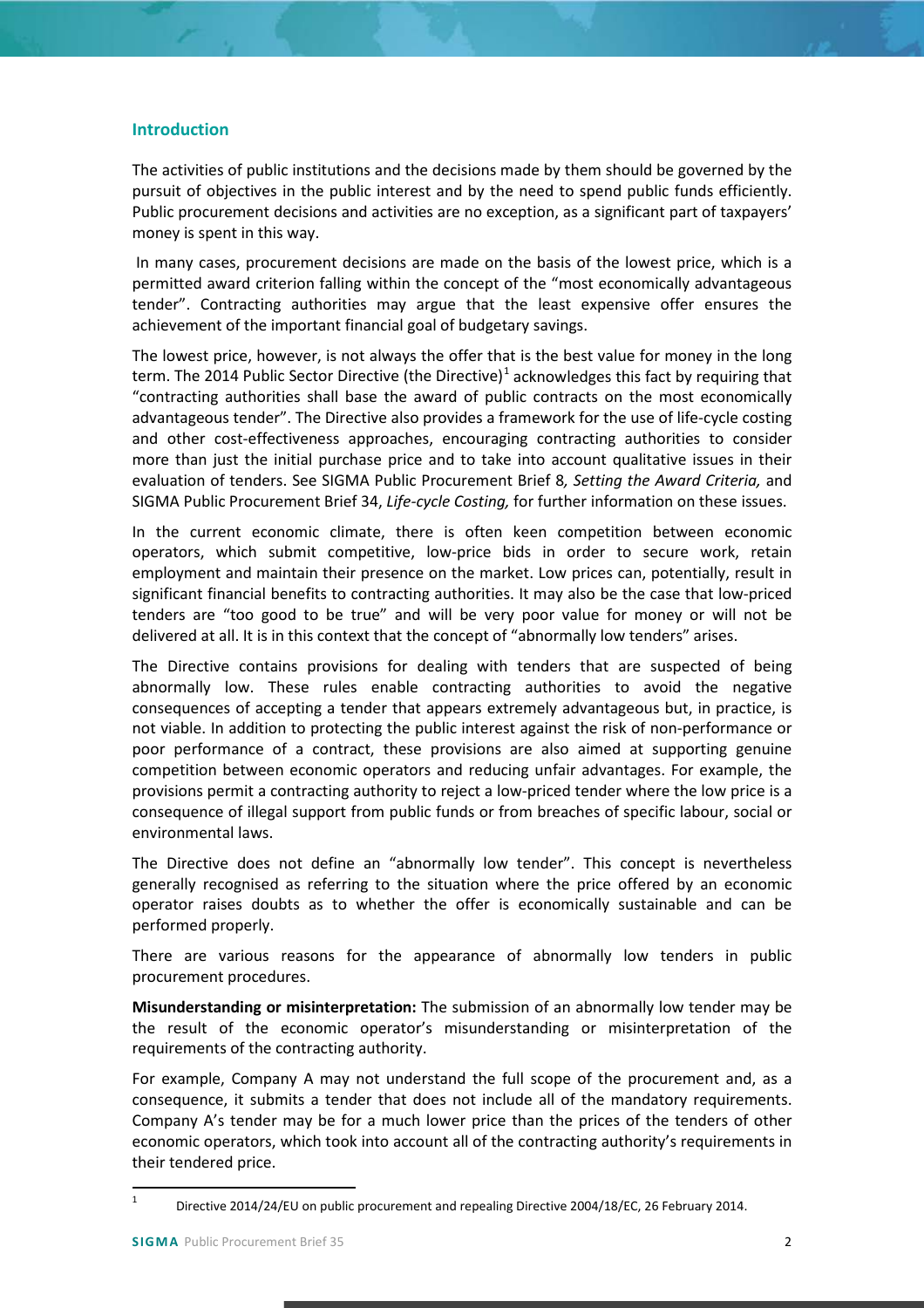In such a case, the price offered seems to be very good, but further investigation shows that the tender is not compliant with the requirements of the contracting authority, as it does not provide for all of the services or works required.

**Underestimation of risks:** The submission of an abnormally low tender can be the result of an underestimation of the risks attached to the execution of the contract. This phenomenon is referred to in economic literature as "the winner's curse".

For example, Company B submits a tender that is compliant with all of the requirements of the contracting authority, but in calculating the tendered price Company B was too confident about the cost of executing the contract. There is a risk that Company B may not be able to perform the contract correctly or that it will perform the contract, but with delays or with a product of lower quality.

**Non-compliance with social, labour and environmental laws:** The submission of an abnormally low tender can be the result of non-compliance with binding legal requirements concerning social, labour or environmental law.

For example, if Company C does not pay wages in accordance with legal requirements or does not ensure labour conditions that comply with those regulations, then it has an unfair competitive advantage.

**Subsidy:** The submission of an abnormally low tender may be the consequence of the receipt of a subsidy by the economic operator.

For example, Company D is in receipt of financial support from the government accorded to start-up companies. Company D may be in a position to offer a price that is much lower than those of its competitors, which do not have access to this support. Subsidised companies are allowed to participate in public procurement procedures but, as explained below, their tenders should be rejected if they are abnormally low because of illegal state aid.

**Deliberate strategy of an economic operator:** The submission of an abnormally low tender may represent the deliberate action or strategy of an economic operator.

For example, Company E offers an extremely low price in order to provide continued employment for staff. Company F offers a low price in order to drive competitors out of the market. Company G offers a low price on the assumption that it will be able to agree on future amendments to the contract and increase remuneration by means of negotiation during the execution phase of the contract.

## <span id="page-2-0"></span>**Risks related to choosing an abnormally low tender**

Awarding a contract to an economic operator that offers an abnormally low tender is hazardous for the contracting authority (and in general for the public interest) for a number of reasons, as follows.

**Default risk:** An abnormally low tender entails a risk of default, particularly in the case of an economic operator that has misunderstood the complexity of the procurement or has not taken into account all of the risks related to the delivery of the object of the procurement. The result could be that the economic operator would be unable to fulfil the contract or would even become insolvent. The contracting authority would then need to re-tender the services or works that the economic operator has failed to deliver. The outcome would be lost time as well as additional administration and costs incurred by the contracting authority.

**Additional charges or price increases:** An economic operator that was chosen on the basis of a very low tender might, in the course of the execution of the contract, seek to charge the contracting authority for extra costs and request increased remuneration. During the execution phase, the economic operator's bargaining position is often strong. For example, an economic operator may demand additional payments that were not included in the contract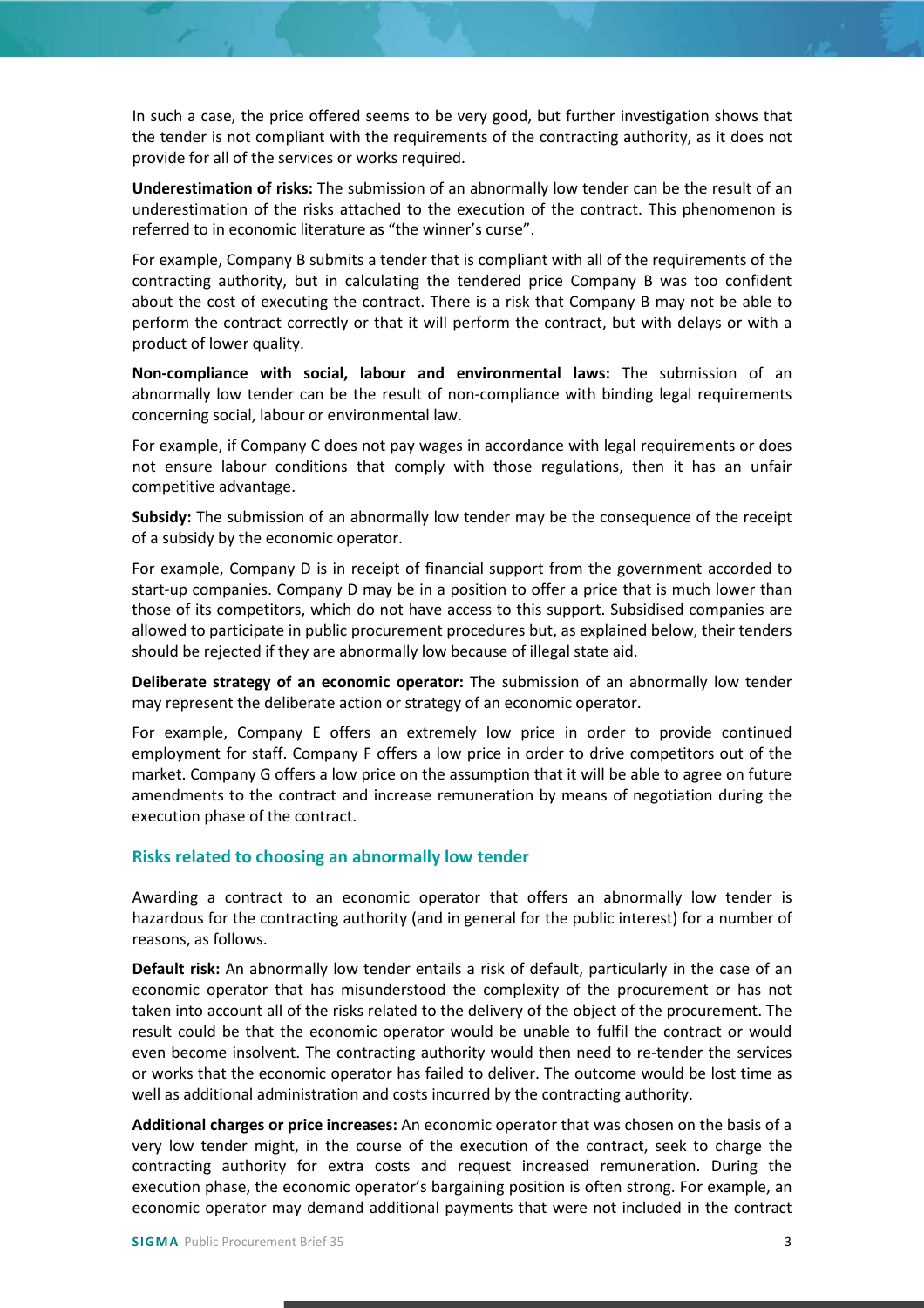and threaten to opt out of the contract if the contracting authority does not agree to those additional payments.

**Quality risk:** Another risk is that the goods or services provided will be of a lower quality than they should be according to the terms of the contract. For example, an economic operator that had proposed a very low tender could try to cheat the contracting authority by replacing materials of high quality with less expensive substitutes or by not performing all of the required services.

**Avoidance of social, labour and environmental obligations:** With an abnormally low tender there is also a risk that binding social, labour and environmental regulations will not be correctly applied. For example, the economic operator will try to avoid paying due taxes, minimum wages or social charges. In consequence, the market will be distorted and honest, law-abiding companies will be discouraged from applying for public contracts. In the long term, competition is lowered, as a smaller number of firms take part in procurement procedures, and in turn, prices are inflated.

# <span id="page-3-0"></span>**How to identify an abnormally low tender**

The Directive neither defines an abnormally low tender nor provides any specific methods of identifying such tenders. The Directive states only that a contracting authority should require explanations from economic operators proposing prices or costs that "appear to be abnormally low in relation to the works, supplies or services".

In practice, the following methods are often used for the identification of tenders that appear to be abnormally low:

- An analysis of the price (costs) proposed by an economic operator is made in comparison with the object of the procurement.
- A comparison is launched of the tender price with the value of the procurement, as estimated by the contracting authority prior to the procedure. The contracting authority assesses the proportion of deviation of the price from the estimated value.
- A comparison is made of the tender price with the prices proposed in all of the other compliant tenders. The contracting authority assesses either the deviation from the mean price or verifies the extent of the difference between the tenders, or it applies both methods.
- A combination of all or some of the above-mentioned methods is applied.

According to the case law of the Court of Justice of the European Union (CJEU), arithmetical methods can be applied in order to identify abnormally low tenders, but they may not result in the "automatic" exclusion of such tenders<sup>[2](#page-3-1)</sup>. The CJEU has made it clear that a contracting authority having received a bid that it suspects to be abnormally low must request an explanation of the bid from the relevant economic operator. The economic operator must have the opportunity to explain why it was able to submit such a tender and cannot be automatically excluded without having had the opportunity to explain the bid in question<sup>[3](#page-3-2)</sup>.

In any event, an arithmetical method should be applied cautiously for a number of reasons, as outlined below:

• An arithmetical method may not be very practical for intellectual services, where differences between prices may be significant.

<span id="page-3-1"></span> <sup>2</sup> CJEU, Case C-285/99 *Impresa Lombardini.*

<span id="page-3-2"></span><sup>3</sup> CJEU, Cases 76/81 *Transporoute*, C-103/88 *Fratelli Costanzo,* C-599/10 *SAG ELV Slovensko and Others*.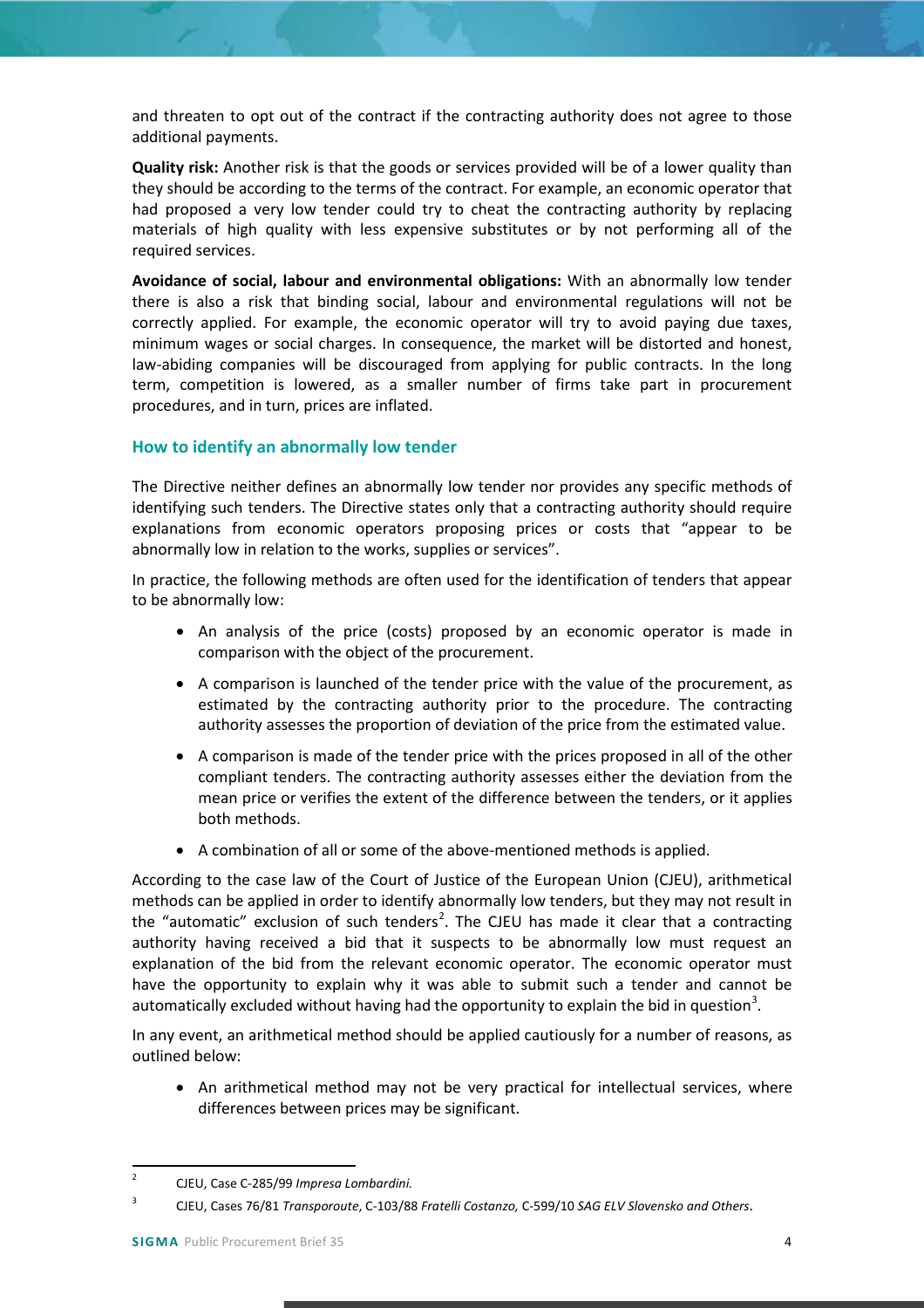- Such a method may be misleading in cases where a very small number of tenders were submitted; some Member States require a minimum number of tenders for the use of this method.
- The average price of tenders used as a reference may be affected by "outliers". This term refers to very high "courtesy" offers, where an economic operator participates in a procurement procedure for the purpose of attracting the attention of the contracting authority to its existence, but it does not expect to obtain the contract. For this reason, legislation in some Member States excludes such outliers from an average price assessment.
- A significantly lower price may be a genuine and correct price where, for example, some economic operators have colluded in a bid-rigging scheme and have proposed inflated prices, whereas the offer with a significantly lower price has been made by a bidder that is not involved in this scheme.

#### **National solutions concerning the identification of abnormally low tenders**

Many Member States do not provide for any specific method for the identification of abnormally low tenders. The contracting authority makes this assessment on a case-by-case basis, taking account of specific circumstances.

Arithmetical methods for the identification of tenders that are suspected to be abnormally low have also been applied in the past in some Member States, for example in Italy, Poland, Portugal, Romania, Slovakia and Slovenia. Those methods are based on a comparison of the tender price with the estimated value of the procurement, the average price of submitted tenders, or differences between the lowest and second lowest tenders.

#### **Italy – the "anomaly threshold"**

In Italy, although the price is the only criterion for the award of contracts, the law provides for the investigation of tenders showing deviations from the "anomaly threshold". Five different methods may be used for the calculation of the anomaly threshold, and the contracting authority determines the one that is to be applied in a specific case by lottery. To avoid the manipulation of prices by bidders, the method of calculation of the anomaly threshold is not revealed in advance<sup>[4](#page-4-0)</sup>.

For example, the contracting authority is obliged to request explanations from all bidders that have submitted tenders with a discount that is equal to or higher than the mean of all discounts proposed in compliant tenders compared to the "base price" (set by the contracting authority), with the exclusion of 10% of the highest and lowest discounts (rounded up to full figures) and increased by the average divergence from the mean of discounts above this average discount.

For example, there are 11 compliant tenders with the following discounts: 8%, 9%, 11%, 13%, 14%, 16%, 17%, 18%, 20%, 21% and 25%. For the purposes of calculation of the average discount, the two lowest discounts – 8% and 9% – and the two highest – 21% and  $25%$  – are set aside (10% of 11 = 1.1; rounded up to a full figure, it becomes 2). The average discount is 15.57%. Four tenders show discounts larger than 15.57 %: 16%, 17%, 18% and 20%. Their average deviation from the average discount amounts to 2.18%. The threshold for mandatory investigation ("anomaly threshold") is then 17.75% (15.57% + 2.18%). In conclusion, the contracting authority will have to request explanations from bidders that proposed the discounts of 18%, 20%, 21% and 25%, since their tenders had discounts

<span id="page-4-0"></span> <sup>4</sup> *Decreto Legislativo 18 aprile 2016, n. 50 Attuazione delle direttive 2014/23/UE, 2014/24/UE e 2014/25/UE sull'aggiudicazione dei contratti di concessione, sugli appalti pubblici e sulle procedure d'appalto degli enti erogatori nei settori dell'acqua, dell'energia, dei trasporti e dei servizi postali, nonche' per il riordino della disciplina vigente in materia di contratti pubblici relativi a lavori, servizi e furniture*, Article 97.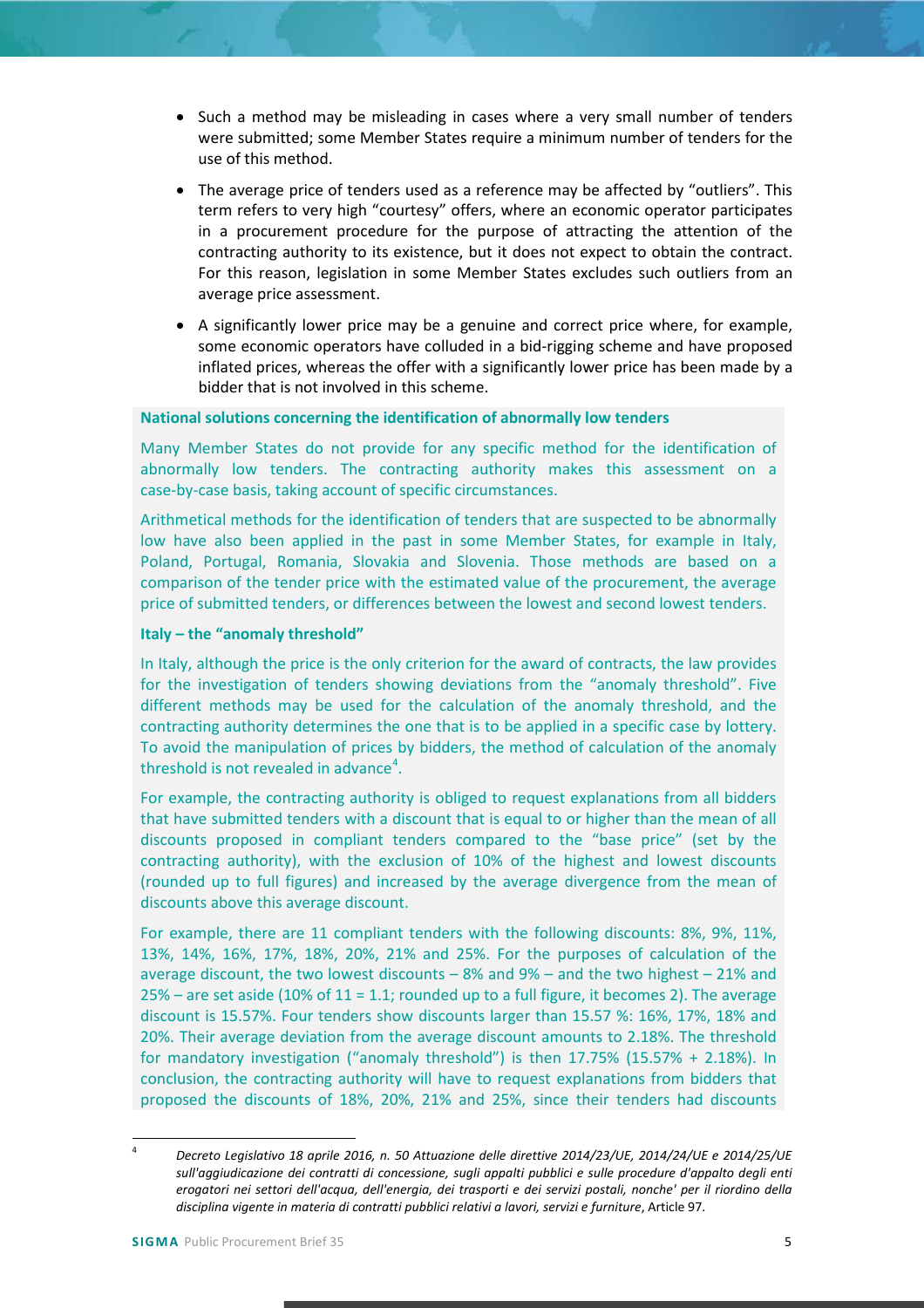exceeding the "anomaly threshold".

As the criterion of the most economically advantageous tender is applied, the contracting authority is obliged to request explanations from bidders that obtained, in terms of the price and other award criteria, at least 4/5 of the maximum number of points envisaged in the contract notice. For example, the following criteria are applied in the procurement procedure: the price – maximum of 20 points; the quality – maximum of 20 points, the organisation and qualifications of the team – maximum 20 points; the innovation – maximum of 20 points; and the time frame for execution – maximum of 20 points. The investigation procedure concerns all tenders that obtain at least 16 points for their prices and at least 64 points for all other criteria.

Other Member States do not provide for such sophisticated arithmetical methods.

#### **Poland**

In Poland, contracting authorities are obliged to require explanations from bidders that submit tenders containing prices that are lower by more than 30% than the estimated value or the average price of all submitted tenders. There is no requirement concerning a minimum number of submitted tenders for this method to be applied<sup>[5](#page-5-0)</sup>.

#### **Portugal**

In Portugal, a tender is regarded as being abnormally low if its price is lower than the budgeted price set by the contracting authority ("base price") by the following:

- 40% or more for public works contracts;
- 50% or more for other types of contracts.

The contracting authority may also set different "anomaly thresholds", but it should provide this information in advance to potential bidders in the tender documents<sup>[6](#page-5-1)</sup>.

#### **Romania**

In Romania, former procurement regulations provided that a tender would be considered as abnormally low in relation to what was to be performed or provided when the tendered price, excluding VAT, was (a) less than 85% of the estimated value of the contract – if fewer than five valid tenders had been submitted; or (b) less than 85% of the arithmetic average of the price of the submitted tenders, without taking into account the lowest and highest prices proposed  $-$  if at least five valid tenders had been submitted<sup>[7](#page-5-2)</sup>. These provisions were deleted when a new Public Procurement Law was adopted in 2016, and the new Law does not envisage an arithmetical criterion for the identification of an abnormally low tender<sup>[8](#page-5-3)</sup>.

#### **Slovakia**

In Slovakia, a tender is understood as abnormally low if the following conditions have been met:

1) At least three tenders, submitted by qualified bidders, fulfil the requirements of the contracting authority.

<span id="page-5-1"></span>*<sup>6</sup> Código dos contratos públicos aprovado pelo Decreto-Lei nº 18/2008, de 29 de janeiro,* Article 71*.*

<span id="page-5-0"></span> <sup>5</sup> Public Procurement Law of 29 January 2004, as amended, Article 90 (1), available at: https://www.uzp.gov.pl/ data/assets/pdf file/0015/30336/Public\_Procurement\_Law\_2015\_consolidated. [pdf](https://www.uzp.gov.pl/__data/assets/pdf_file/0015/30336/Public_Procurement_Law_2015_consolidated.pdf)

<span id="page-5-2"></span><sup>7</sup> *HOTĂRÂRE nr. 925 din 19 iulie 2006 pentru aprobarea normelor de aplicare a prevederilor referitoare la atribuirea contractelor de achiziţie publica din Ordonanţa de urgenta a Guvernului nr. 34/2006 privind atribuirea contractelor de achiziţie publica, a contractelor de concesiune de lucrări publice şi a contractelor de concesiune de servicii.*

<span id="page-5-3"></span><sup>8</sup> *Lege Nr. 98/2016 din 19 mai 2016 privind achiziţiile publice*.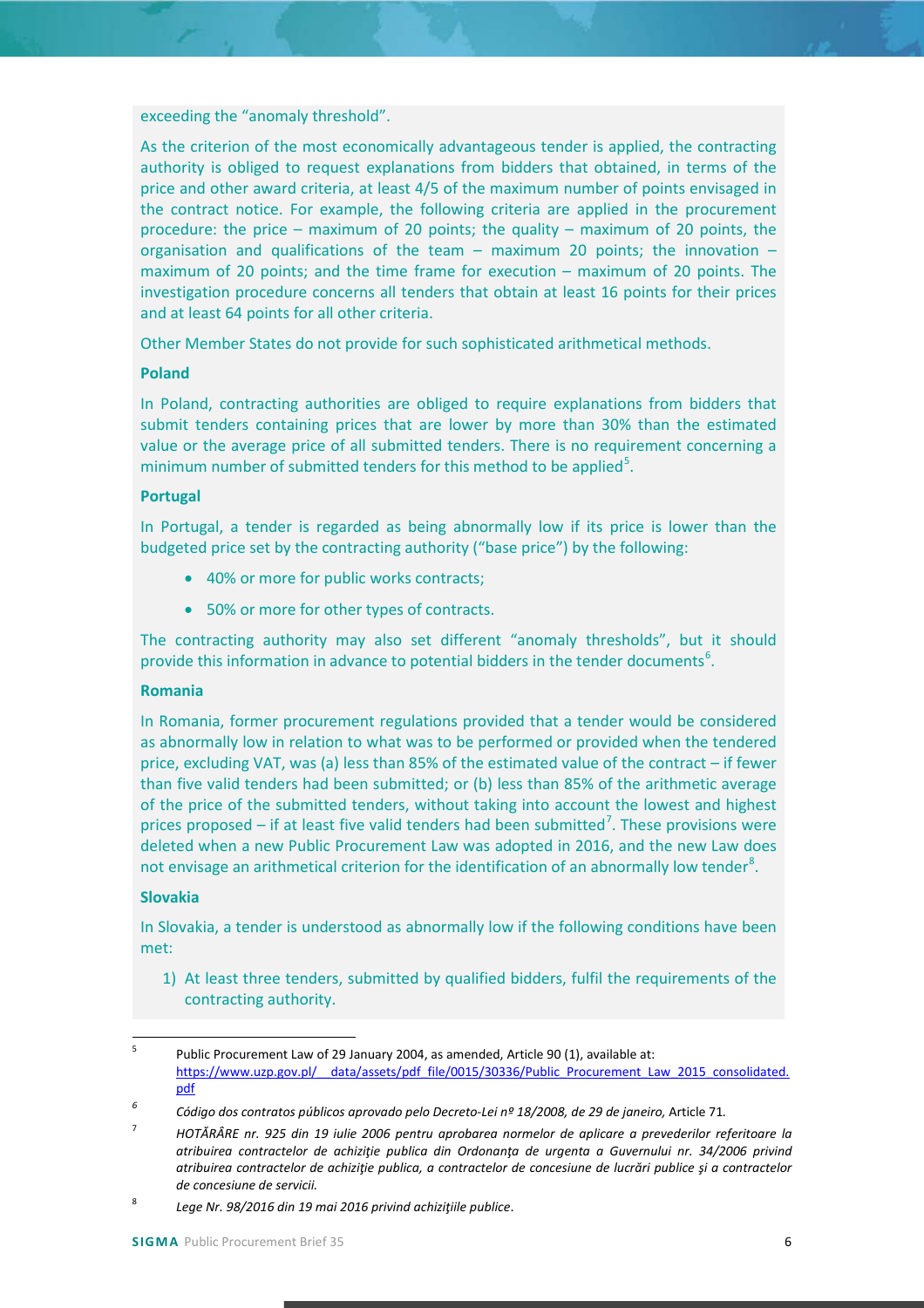- 2) The tender offers a price that is at least 15% lower than the average price of all other offers.
- 3) The tender offers a price that is at least 10% lower than the second lowest offer.

It is enough to consider the tender abnormally low if conditions (1) and (2) or conditions (1) and (3) are met $9$ .

## <span id="page-6-0"></span>**What the Directive says about abnormally low tenders**

Contracting authorities are obliged to require economic operators to explain the price or costs proposed in their tenders where those tenders appear to be abnormally low in relation to the works, supplies or services (Article 69 (1) of the Directive).

This means that the contracting authority is not allowed to:

- accept a tender that appears to be abnormally low without having first conducted this investigation;
- reject a tender that appears to be abnormally low without having allowed the bidder to explain the low level of the price or costs.

The Directive stipulates that the explanations required from economic operators may refer "in particular" to the:

- economics of the manufacturing process, services provided or methods of construction;
- technical solutions chosen or any exceptionally favourable conditions available to the tenderer for the supply of the products or services or for the execution of the works;
- originality of the works, supplies or services proposed by the tenderer;
- compliance with obligations deriving from mandatory EU law or from national law that is compatible with EU law in the fields of social, labour or environmental law or international labour law;
- possibility for the tenderer to obtain state aid.

The Directive uses the words "in particular" before listing the possible explanations and therefore the list is not exhaustive. It is nevertheless not purely indicative either. According to the case law of the CJEU, contracting authorities are not allowed to limit the scope of factors or elements to which explanations may relate.

## <span id="page-6-1"></span>**Investigation procedure**

The Directive requires the contracting authority to assess the information (explanations) provided by the consulting economic operator.

In accordance with good procurement practice, the contracting authority should set a reasonable time limit for the submission of explanations concerning the low level of the price or costs. The Directive does not specify the minimum time period to be set by the contracting authority. This period is determined by national regulations or jurisprudence, and Member States have different approaches in this regard. For example, Italian provisions require the time period for the submission of explanations to be no shorter than 15 days, whereas French case law confirms that a period as short as four days is sufficient.

<span id="page-6-2"></span> <sup>9</sup> *ZÁKON z 18. novembra 2015 o verejnom obstarávaní a o zmene a doplnení niektorých zákonov, §53 (3).*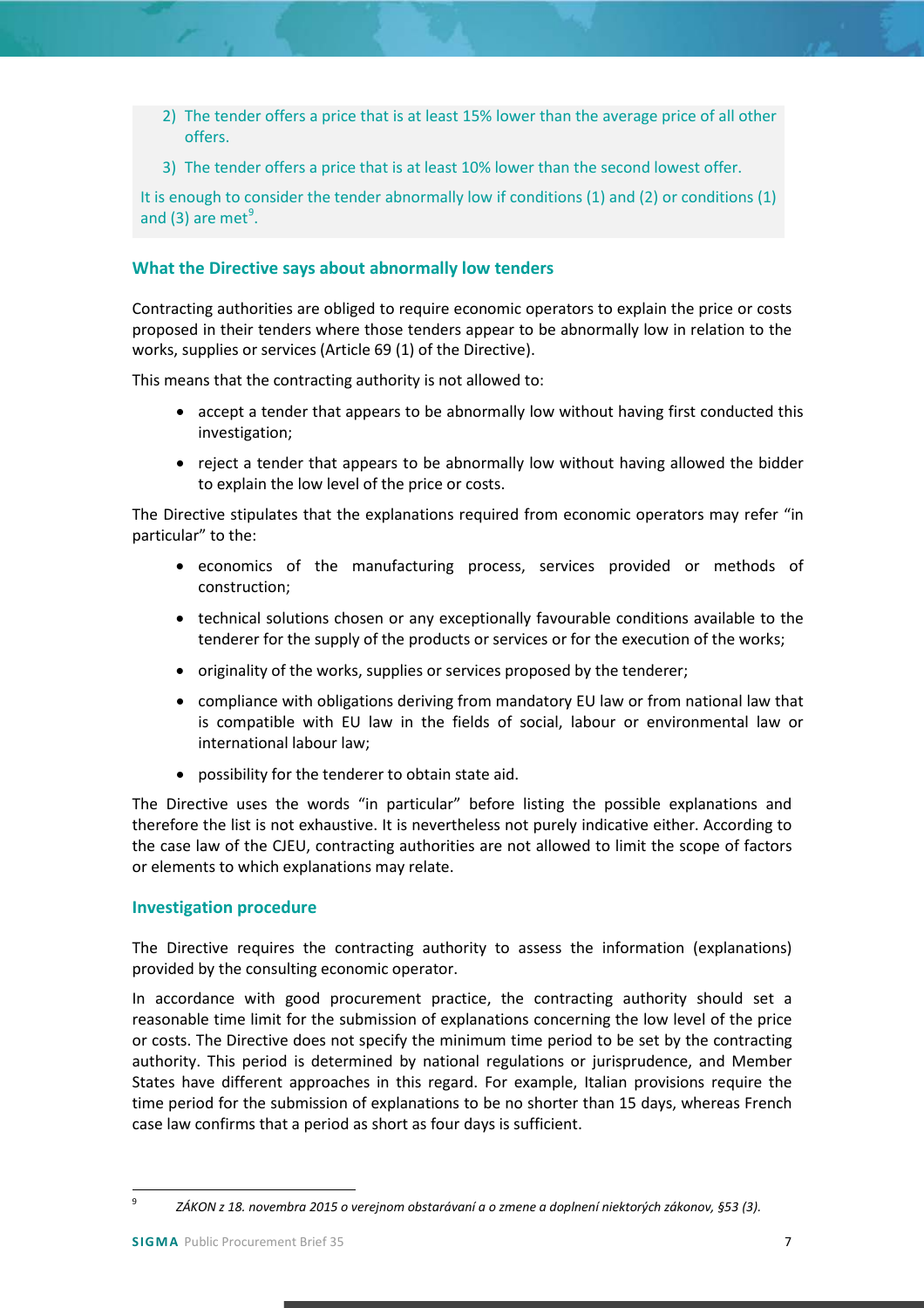The Directive does not specify whether the contracting authority may make only one request for information. The wording of the Directive does not preclude requests by contracting authorities for additional information or clarifications if the first explanations provided by the bidder were not sufficiently clear. The details are determined by national laws or by practices in Member States.

**Decisions concerning tenders accepted after conclusion of the investigation process:**  Following the investigation process, the contracting authority must make a decision concerning the tender that was suspected of being abnormally low.

The Directive<sup>[10](#page-7-2)</sup> states that the contracting authority may only reject a tender where the evidence supplied does not satisfactorily account for the low level of the proposed price or costs, taking into account the explanations provided by the economic operator. The contracting authority is only entitled to reject the tender where it has established, following investigation, that the tender is, indeed, abnormally low. If the explanations provided by the economic operator, which the contracting authority has analysed in consultation with that economic operator, show that the price (cost) is genuine, the tender cannot be considered to be abnormally low and cannot be rejected.

If the contracting authority decides to reject a tender on the grounds that it is abnormally low, it is obliged to inform the economic operator of the reasons for the rejection of its tender as rapidly as possible, and in any event within 15 days of receipt of the economic operator's written request for that information $11$ .

The reasons for the rejection of tenders found to be abnormally low should also be included in the individual report on the procurement procedure prepared by the contracting authority<sup>12</sup>.

## <span id="page-7-0"></span>**Abnormally low tenders and state aid**

One of the explanations for the submission of a tender with a low price or low costs may be that the economic operator benefits from state aid. The Directive provides special rules concerning the rejection of tenders in such cases.

A contracting authority may reject the tender on these grounds alone, but only if the economic operator is unable to prove, at the contracting authority's request, that the aid it has received was compatible with the internal market. The burden of proof concerning the legality of the aid is on the economic operator.

The contracting authority must set a "sufficient", i.e. reasonable, time limit for the economic operator to prove that the aid received was lawful state aid. The contracting authority, in consultation with the economic operator concerned, conducts an analysis of compliance with the provisions on state aid. The economic operator must respond within the time limit fixed by the contracting authority.

Furthermore, the contracting authority is obliged to inform the European Commission of the rejection of a tender under these circumstances.

## <span id="page-7-1"></span>**Questions and Answers**

**Is a contracting authority obliged to reject abnormally low tenders?** The Directive does not state clearly whether the contracting authority is obliged to reject in all cases a tender where the explanations provided by the bidder do not justify the abnormally low price or costs.

<span id="page-7-2"></span> $10$  Art. 69 (3)

<span id="page-7-3"></span> $11$  Art. 55 (2) b)

<span id="page-7-4"></span> $12$  Art. 84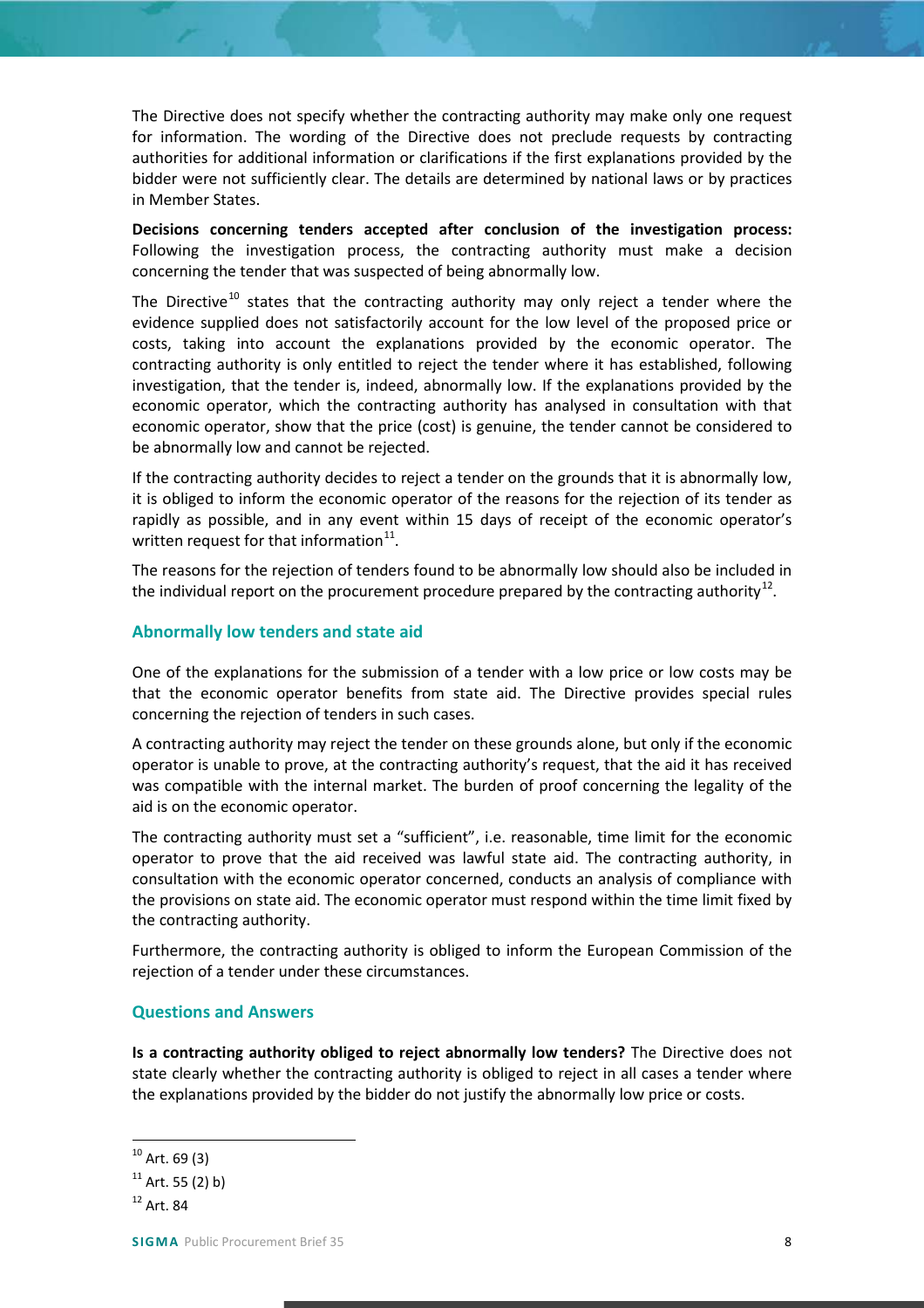However, in one specific case the Directive obliges the contracting authority to reject a tender. This case concerns a situation where the contracting authority has established that the tender is abnormally low because it does not comply with "applicable obligations in the fields of environmental, social or labour law established by Union law, national law, national collective agreements" or by provisions of international environmental, social and labour law.

The fact that the Directive emphasises the obligation to reject a tender in this specific case may suggest that in all other cases where the low price/costs is not convincingly explained by the bidder, the contracting authority is not obliged to reject that tender but merely allowed to do so. In other words, it is up to the contracting authority to decide whether to accept such a tender or to reject it.

The national laws of some Member States are explicit in this regard. For example, in Poland and in France contracting authorities are clearly obliged to reject a tender where it has been confirmed that the price is abnormally low. The national laws of other countries reflect the wording of the Directive.

**Is a contracting authority permitted to automatically exclude a tender that is suspected of being abnormally low?** A contracting authority is prohibited from automatically excluding a tender that appears to be abnormally low. Before excluding such a tender, the contracting authority must first allow the economic operator concerned to explain the low price or costs.

Member States are not permitted to require contracting authorities to automatically reject abnormally low tenders. The prohibition of automatic exclusion applies not only to contracts covered by the Directive but also, in accordance with the case law of the CJEU, to contracts having smaller values but a particular cross-border interest.

The automatic exclusion of tenders that are considered to be abnormally low in the case of contracts of a particular cross-border interest may amount to indirect discrimination. It may be discriminatory because, in practice, it may place economic operators from other Member States at a disadvantage. An economic operator from another Member State may have genuine reasons for the low tender, while the execution of the contract remains viable. The low price or costs may, for example, be due to different cost structures, economies of scale, or a deliberate reduction in profit margins with a view to entering the market.

According to the case law of the CJEU<sup>13</sup>, it may nevertheless be acceptable, in public procurement *below* the EU financial thresholds, to automatically exclude tenders on the grounds that they are abnormally low. This exclusion is possible, provided that certain conditions are met. First, there must be an unduly large number of tenders. Second, the obligation to undertake a comparative evaluation of such a large number of tenders would exceed the administrative capacity of the contracting authorities. Third, the delay that such an evaluation would entail might jeopardise the implementation of the project.

In such limited circumstances, national or local legislation or even the contracting authorities themselves would be entitled to set a reasonable threshold for the automatic exclusion of abnormally low tenders.

An example of a situation where national legislation would permit this type of approach is found in Italy. The Italian provisions on public procurement allow contracting authorities to automatically reject tenders with prices that are lower than a particular "anomaly threshold", provided that:

<span id="page-8-0"></span> <sup>13</sup> CJEU Case C-147/06 *SECAP and Santorso*.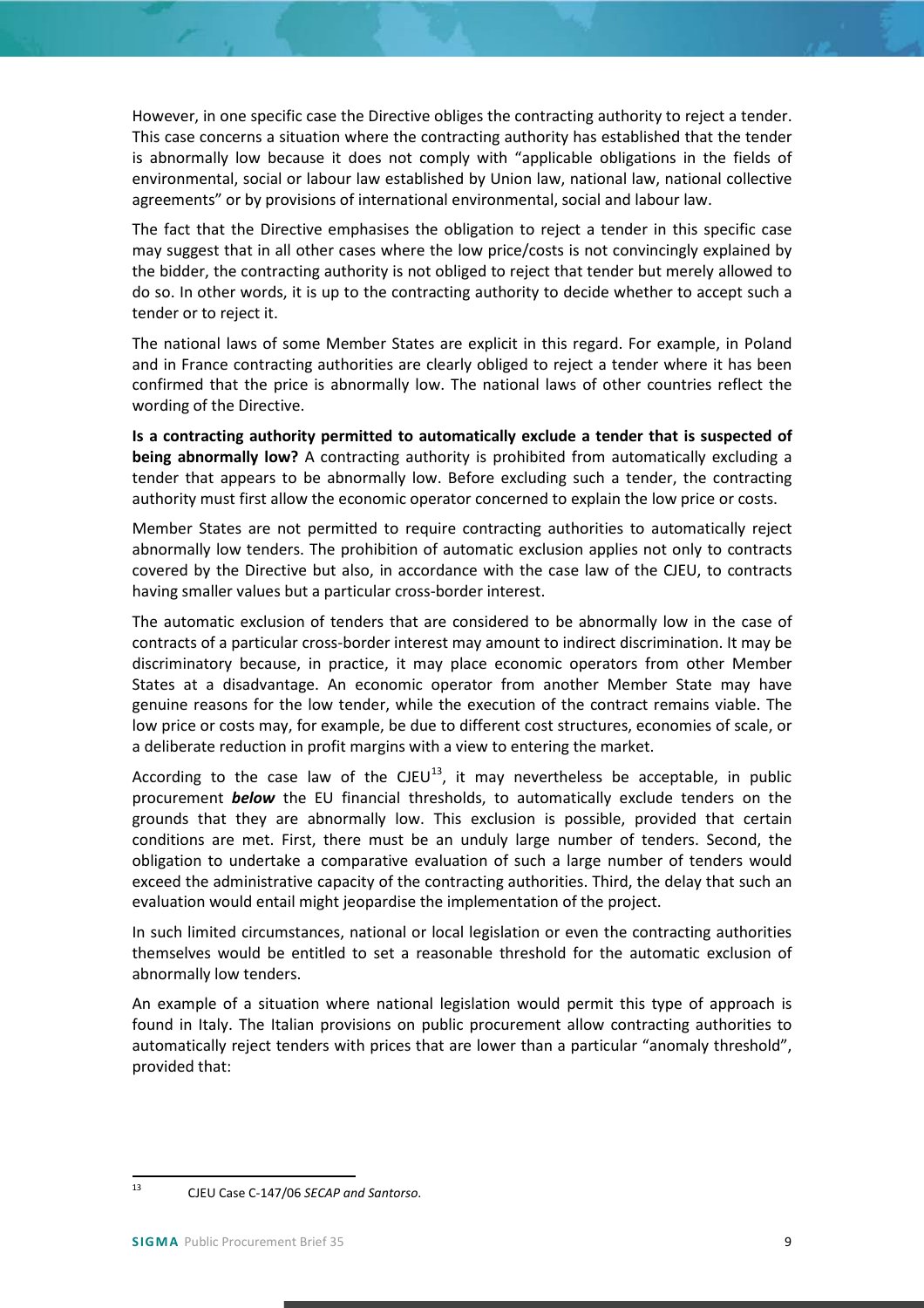- the award criterion is the price only:
- the value of the procurement is below the EU thresholds;
- at least ten tenders were submitted in the procurement procedure.

**Is a contracting authority permitted to automatically reject the lowest tender and the highest tender?** One of the popular myths of public procurement is the existence in some Member States of a procedure according to which both the lowest priced tender and the highest priced tender are automatically rejected, and the best tender is chosen after evaluating the remaining tenders. This practice is not permitted.

The origin of this myth may be a misconception relating to the use of "anomaly thresholds", which are set on the basis of the average bidding price. Indeed, according to some national legislation, any tenders involving prices that diverge significantly from the average price are not taken into account when the average price of the submitted tenders is calculated. This practice does not mean, however, that these divergent tenders are "rejected". They are in fact evaluated, but when the contracting authority calculates the average price of tenders, with a view to identifying tenders that should be further examined due to their divergence from the average price, those tenders are not included in the calculation of the average price (in order to avoid the impact of divergent tenders on the average price).

Another possible explanation of this myth is the application in Italy and Spain in the 1980s and 1990s of the "average price" criterion, where the contract was awarded to the tenderer offering a price that was closest to the average price of all offers. The contract was not awarded to the bidder proposing the lowest or most economically advantageous tender, but to the bidder with the "average" price tender. Such a practice was found to be unlawful by the  $CJEU<sup>14</sup>$  $CJEU<sup>14</sup>$  $CJEU<sup>14</sup>$ .

**Is the concept of an abnormally low tender limited to consideration of the price (costs) only or does it also relate to other factors or award criteria applied by the contracting authority?** The Directive refers to "abnormally low tenders" and not to tenders with abnormally low prices (costs). The provisions in the Directive on abnormally low tenders refer specifically to the requirement to investigate "price or costs" that appear to be abnormally low. These provisions do not prohibit, however, the assessment of factors other than price or costs that may indicate that a tender is abnormally low.

There is no express provision stating that the concept of an abnormally low tender cannot be applied to criteria other than the criterion of price. If the contract is awarded to the most economically advantageous tender by applying a range of award criteria in addition to price, then the requirements stemming from provisions on abnormally low tenders apply not only to the price criterion but also to the other criteria used for the evaluation of tenders.

The Directive also permits the contracting authority to set a fixed cost or price, with the result that economic operators compete only with regard to quality criteria. In this situation, the offer may be abnormally low due to exceptionally favourable conditions offered by a tenderer, such as hours of service, duration of the guarantee period, or period of execution of the works or services. The price itself may be not so low as to raise doubts about its "normality", but the whole tender may be abnormally low in terms of what is offered for the price tendered. In such a case, the explanations sought by the contracting authority do not concern the price itself but what is offered for this price.

The question of whether a tender is abnormally low should be considered with reference to all features of the tender. For example, if an economic operator offers substantially more services for the same or almost the same price as other economic operators offering fewer services, this tender may also be considered as abnormally low. The same applies to a tender with a

<span id="page-9-0"></span> <sup>14</sup> CJEU Case 274/83 *Commission v. Italy.*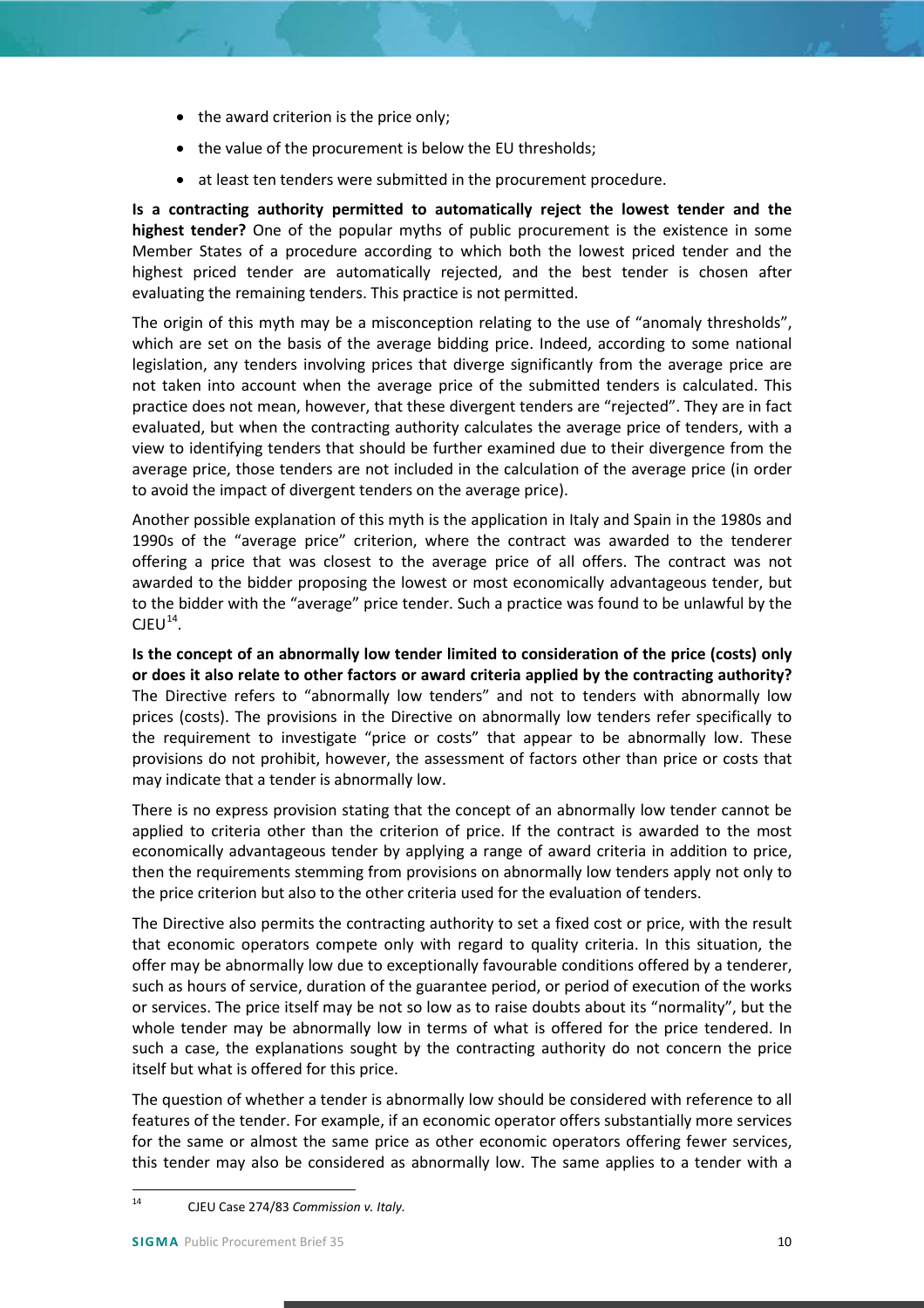significantly shorter period of execution of a contract or a smaller number of hours required to deliver a contract<sup>15</sup>.

**Is a contracting authority permitted to seek explanations from economic operators in**  advance, for example in the tender documents? The case law of the CJEU<sup>[16](#page-10-2)</sup> confirms that a contracting authority may, in order to streamline the procurement process, seek explanations in advance from economic operators concerning low prices (costs). In that case the contracting authority must disclose in advance in the contract notice (or procurement documents) the estimated value (or the "base price'") of the contract. It must also set the financial level below which economic operators that propose lower prices should provide explanations. In that way, the contracting authority may not automatically disqualify low tenders without first analysing the explanations given and allowing economic operators to provide additional clarifications or explanations.

## <span id="page-10-0"></span>**Utilities**

Article 84 of the Utilities Directive<sup>[17](#page-10-3)</sup> contains identical provisions to those of the Directive on abnormally low tenders.

<span id="page-10-1"></span> <sup>15</sup> CJEU Case T-495/04 *Belfass.*

<span id="page-10-2"></span><sup>16</sup> C-285/99 *Impresa Lombardini*.

<span id="page-10-3"></span><sup>17</sup> Directive 2014/25/EU on procurement by entities in the water, energy, transport and postal services sectors and repealing Directive 2004/17/EC, 26 February 2014.